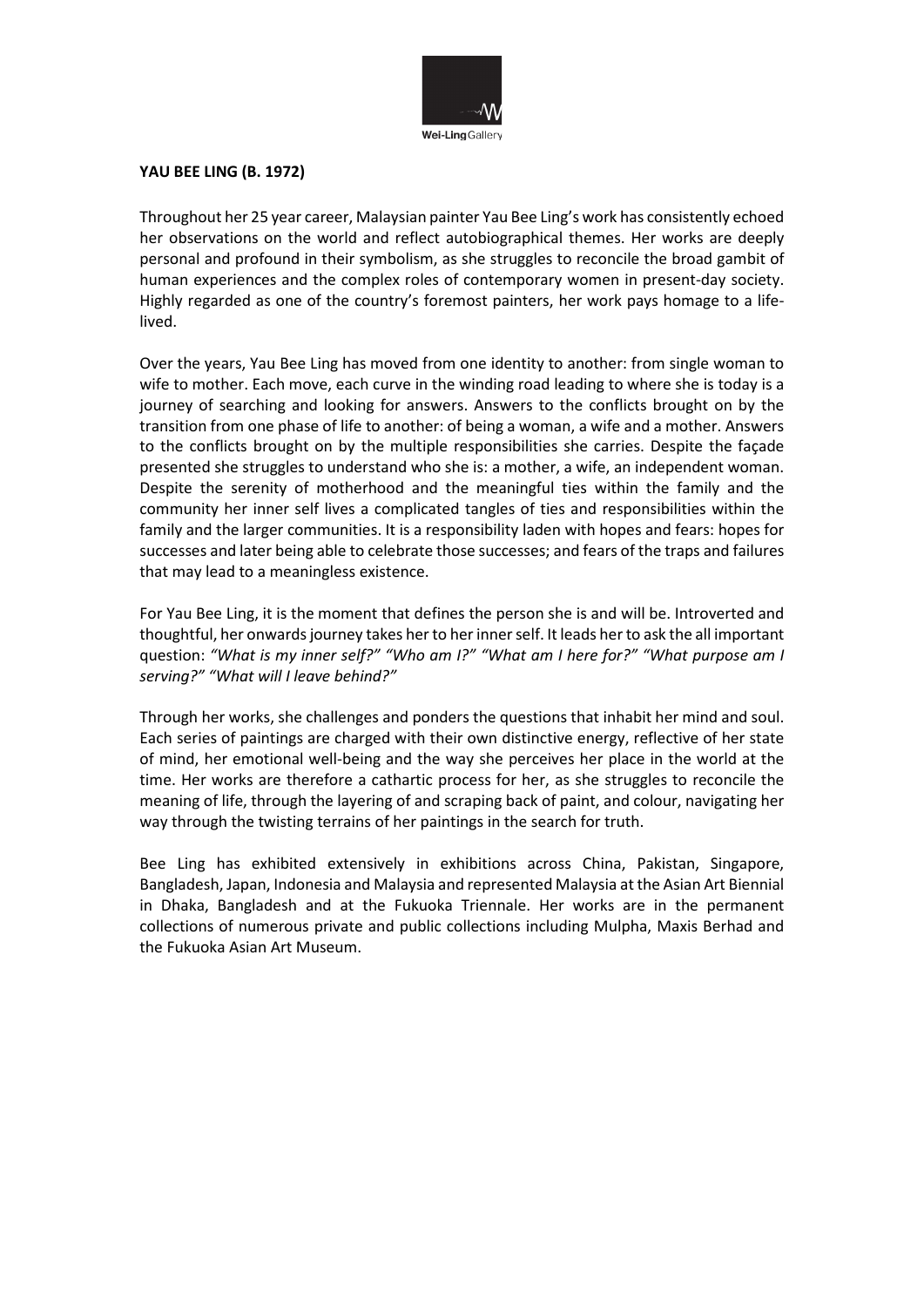

# **YAU BEE LING (B. 1972)**

## **EDUCATION**

1995 Diploma in Fine Art (Major in Painting), School of Art & Design, Malaysian Institute of Art (MIA), Kuala Lumpur, Malaysia

### **SOLO EXHIBITIONS**

| 2021 | A relentless whirlwind- from inside, looking out, Wei-Ling Gallery, Kuala |
|------|---------------------------------------------------------------------------|
|      | Lumpur, Malaysia                                                          |
| 2019 | Interwoven Terrains, Wei-Ling Contemporary, Kuala Lumpur, Malaysia        |
| 2016 | By Hands, Wei-Ling Contemporary, Kuala Lumpur, Malaysia                   |
| 2013 | The Women, Wei-Ling Contemporary, Kuala Lumpur, Malaysia                  |
| 2008 | Portraits of Paradox, Wei-Ling Gallery, Kuala Lumpur, Malaysia            |
|      |                                                                           |

#### **SELECTED GROUP EXHIBITIONS**

| 2022 | WLG IGNITE, Wei-Ling Contemporary, Kuala Lumpur, Malaysia<br>Art Expo Malaysia 2022, GMBB, Kuala Lumpur, Malaysia                                                                                                             |
|------|-------------------------------------------------------------------------------------------------------------------------------------------------------------------------------------------------------------------------------|
| 2021 | The Field Beyond, Lim Hak Tai Gallery @ NAFA Campus 1, Singapore                                                                                                                                                              |
| 2019 | 100 Pieces: Art for All, Wei-Ling Contemporary, Kuala Lumpur, Malaysia<br>18@8 Turning Points, Wei-Ling Contemporary, Kuala Lumpur, Malaysia<br>Art Jakarta 2019, Jakarta Convention Center (JCC) Senayan, Jakarta, Indonesia |
| 2018 | Teh Tarik with The Flag, curated by Wei-Ling Gallery, The National Visual Arts                                                                                                                                                |
|      | Gallery, Kuala Lumpur, Malaysia                                                                                                                                                                                               |
|      | Art Jakarta, The Ritz-Carlton Jakarta, Pacific Place, Indonesia                                                                                                                                                               |
| 2017 | 18@8 RIGHT HERE! RIGHT NOW!, Wei-Ling Contemporary, Kuala Lumpur,<br>Malaysia                                                                                                                                                 |
| 2016 | Art Stage Jakarta 2016, Sheraton Grand Jakarta Gandaria City Hotel, Jakarta,<br>Indonesia                                                                                                                                     |
|      | Art Stage Singapore 2016, Marina Bay Sands, Singapore                                                                                                                                                                         |
| 2015 | 18@8 Heirlooms, Wei-Ling Contemporary, Kuala Lumpur, Malaysia                                                                                                                                                                 |
|      | The Space Between, curated by Anurendra Jegadeva & Rahel Joseph, Wei-<br>Ling Contemporary, Kuala Lumpur, Malaysia                                                                                                            |
| 2014 | The PEAK Group Show- Ho Mia, Wei-Ling Contemporary, Kuala Lumpur,<br>Malaysia                                                                                                                                                 |
| 2013 | 18@8 Mirror, Mirror on the wall, Wei-Ling Contemporary, Kuala Lumpur,                                                                                                                                                         |
|      | Malaysia                                                                                                                                                                                                                      |
| 2012 | 18@8 KUL-SIN, ION Art, Singapore                                                                                                                                                                                              |
|      | 18@8 KUL-SIN, Wei-Ling Contemporary, Kuala Lumpur, Malaysia                                                                                                                                                                   |
| 2010 | Absolut 18@8, Wei-Ling Gallery, Kuala Lumpur, Malaysia                                                                                                                                                                        |
| 2009 | 18@8 - 1 Malaysia: Beyond The Canvas, Wei-Ling Gallery, Kuala Lumpur,<br>Malaysia                                                                                                                                             |
| 2008 | 18@8: Vice & Virtue, Wei-Ling Gallery, Kuala Lumpur, Malaysia                                                                                                                                                                 |
|      | Tukar Ganti: New Malaysian Paintings, Valentine Willie Fine Art, Singapore,                                                                                                                                                   |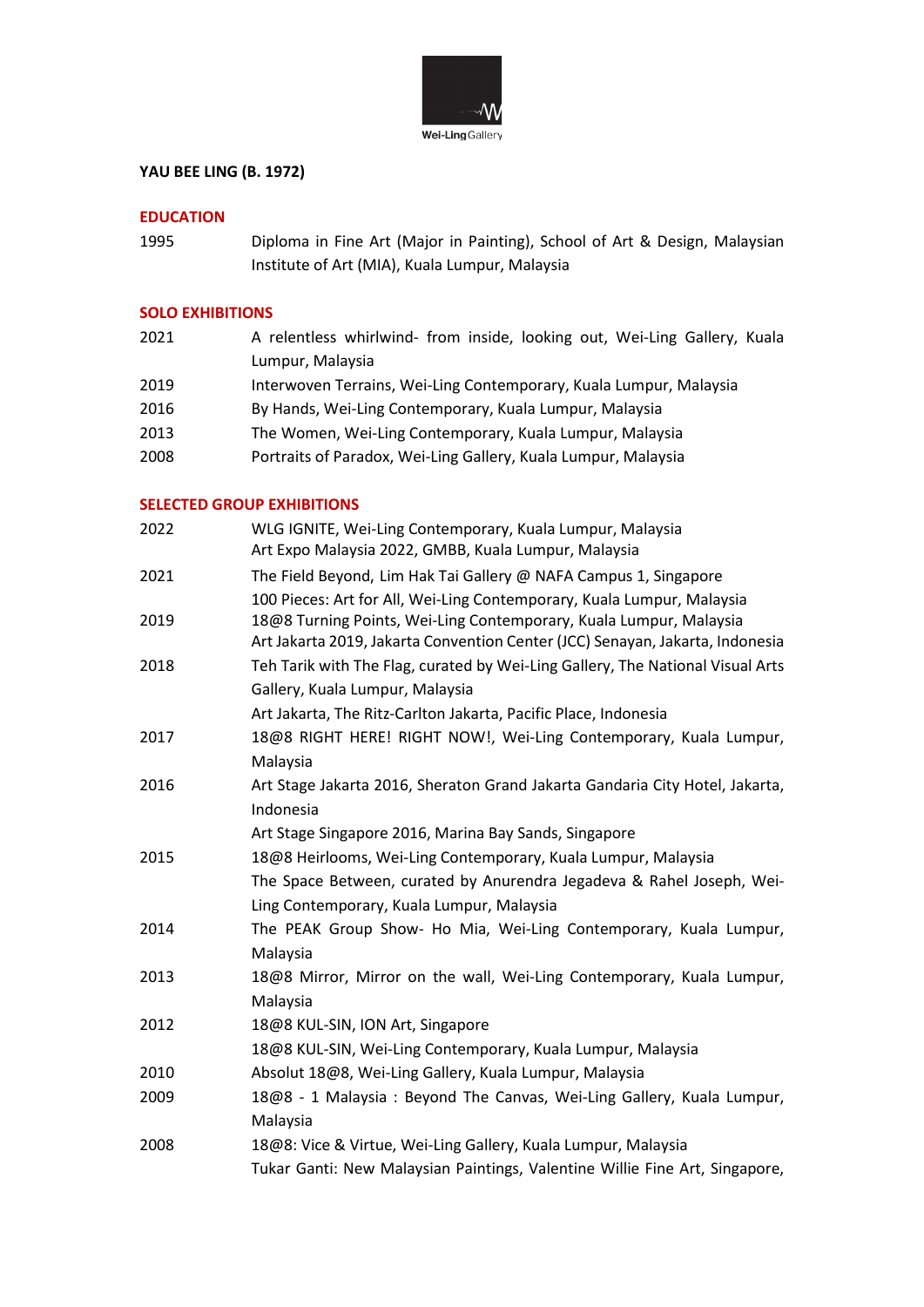

Wei-Ling Gallery

|      | HT Contemporary Space, Singapore                                             |
|------|------------------------------------------------------------------------------|
|      | Semesta, La Galleria Pall Mall Art Gallery, London, UK                       |
|      | Shifting Boundaries: WWF Art For Nature, Rimbun Dahan, Kuang, Malaysia       |
|      | China International Gallery Exposition (CIGE), China World Trade Centre,     |
|      | Beijing, China                                                               |
|      | Out Of The Mould: The Age Of Reason, Malmö Art Museum, Malmö, Sweden         |
| 2007 | 00:15 Superstar: WWF Art For Nature, Rimbun Dahan, Kuang, Malaysia           |
|      | Out Of The Mould: The Age Of Reason, Galeri Petronas, Kuala Lumpur,          |
|      | Malaysia                                                                     |
|      | 18@8, Wei-Ling Gallery, Kuala Lumpur, Malaysia                               |
| 2006 | Rimbun Dahan Artist In Residence Show, Rimbun Dahan, Kuang, Malaysia         |
|      | Signed and Dated: 10th Anniversary Show, Valentine Willie Fine Art, Kuala    |
|      | Lumpur, Malaysia                                                             |
|      | 18@8: Kuala Lumpur - Karachi, Amin Gulgee Gallery, Karachi, Pakistan in      |
|      | collaboration with Wei-Ling Gallery                                          |
|      | Feed Me! An Exploration of Appetites: WWF Art For Nature, Rimbun Dahan,      |
|      | Kuang, Malaysia                                                              |
| 2005 | Rooster Mania, Townhouse Gallery, Kuala Lumpur, Malaysia                     |
|      | Taman Sari: The Power of Dreaming And Identity: WWF Art For Nature,          |
|      | Rimbun Dahan, Kuang, Malaysia                                                |
|      | 18@8: Contemporary Artists From Malaysia & Beyond, Wei-Ling Gallery,         |
|      | Kuala Lumpur, Malaysia                                                       |
|      | Art ± 1,000, Valentine Willie Fine Art, Kuala Lumpur, Malaysia               |
|      | Free Show, Reka Art Space, Petaling Jaya, Malaysia                           |
| 2004 | Soul of Asia: Fukuoka Asian Art Museum                                       |
|      | Collection, Hokkaido Museum of Contemporary Art, Hokkaido, Japan             |
|      | Fifteen, Darling Muse Gallery, Kuala Lumpur, Malaysia                        |
|      | Semangat: Artists For Theatre, Fund Raising Exhibition for Five Arts Centre, |
|      | Valentine Willie Fine Art, Kuala Lumpur, Malaysia                            |
|      | Home Improvement (A Two-Person Show), Reka Art Space, Petaling Jaya,         |
|      | Malaysia                                                                     |
|      | Art ± 1,000, Valentine Willie Fine Art, Kuala Lumpur, Malaysia               |
|      | Paradise Lost / Paradise Found: WWF Art For Nature, Rimbun Dahan, Kuang,     |
|      | Malaysia                                                                     |
| 2003 | Art ± 1,000, Valentine Willie Fine Art, Kuala Lumpur, Malaysia               |
|      | Games We Play: WWF Invitational Group Exhibition, Rimbun Dahan, Kuang,       |
|      | Malaysia                                                                     |
| 2002 | Imagined Workshop, 2nd Fukuoka Triennale 2002, Fukuoka Asian Art             |
|      | Museum, Fukuoka, Japan                                                       |
|      | Touch: WWF Invitational Group Exhibition, Rimbun Dahan, Kuang, Selangor      |
| 2001 | Voices from The Heart, World Woman's Day Invitational Show, East West        |
|      | Gallery of Fine, Kuala Lumpur, Malaysia                                      |
|      | Inhabitant (A Two-Person Show), Valentine Willie Fine Art, Kuala Lumpur,     |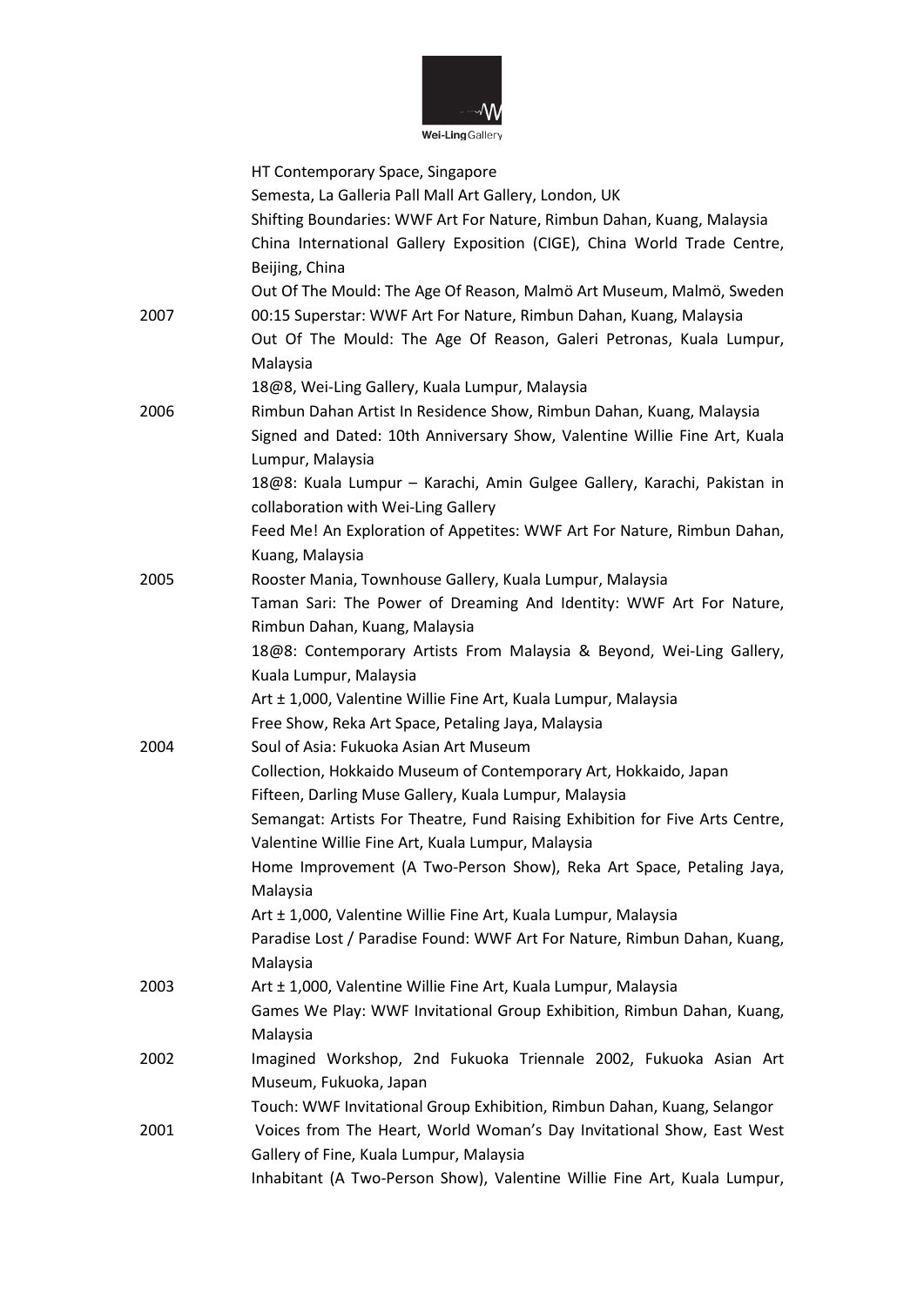

Malaysia 2000 Seasons Greetings, Southeast Asia Collection: Group Exhibition, Valentine Willie Fine Art, Kuala Lumpur, Malaysia Love On Paper: Invitational Group Exhibition, Valentine Willie Fine Art, Kuala Lumpur, Malaysia Nur Cahaya Nurmu, World Women's Week: Malaysian Women Artists Group Show, Aseana KLCC & Valentine Willie Fine Arts, Kuala Lumpur, Malaysia Transformation: 6 Artists From Malaysia: Invitational Group Exhibition, Gallery Wan and Balai Seni Lukis Negara, Malaysia, and Singapore Sculpture Square, Singapore. 1999 9th Asian Art Biennal, Bangladesh: 99th Invitational International Group Exhibition, Department of Fine Arts, Bangladesh Shipakala Academy, Osmani Memorial Hall, Dhaka, Bangladesh Through Our Eyes: Malaysian Women Artist Invitational Exhibition, Galeri Petronas, Kuala Lumpur, Malaysia 1998 Around The Body: Invitational Group Exhibition, Sutra Dance Theatre, Kuala Lumpur, Malaysia Alami Antara Langit Dan Bumi: Invitational Group Exhibition, Balai Seni Lukis Negara, Kuala Lumpur, Malaysia Aku 99: Potret Diri: Invitational Group Exhibition, Galeri Petronas, Kuala Lumpur, Malaysia 1997 Family, Home and Hope (A Two Person Show), Pelita Hati Gallery, Kuala Lumpur, Malaysia PNB Artist-Artist Muda 1997: Selected Group Exhibition Permodalan Nasional Berhad Gallery, Kuala Lumpur, Malaysia 1996 Pelita Hati Gallery of Art Collection: Invitational Group Show, Pelita Hati Gallery, Kuala Lumpur, Malaysia New Voices: Diploma Group Exhibition, Malaysian Institute of Art, Kuala Lumpur, Malaysia 1995 Fresh Eyes: Selected Young Artists Group Exhibition, Pelita Hati Gallery, Kuala Lumpur, Malaysia

#### **AWARDS**

| 1995   | Malaysian Institute of Art Full Scholarship Award (Fine Art Course)    |
|--------|------------------------------------------------------------------------|
| 2004-5 | Artist-in-Residence, Rimbun Dahan, Kuang, Malaysia                     |
| 2016   | Kuandu Artist in Residence, Kuandu Museum of Fine Arts, Taipei, Taiwan |

#### **PUBLIC COLLECTIONS**

Fukuoka Asian Art Museum, Permanent Collection Kuandu Museum of Fine Arts, Taipei National University of The Arts, Taipei, Taiwan National Visual Art Gallery, Malaysia Galeri Petronas, Malaysia Hiijas Kasturi Association, Rimbun Dahan, Malaysia